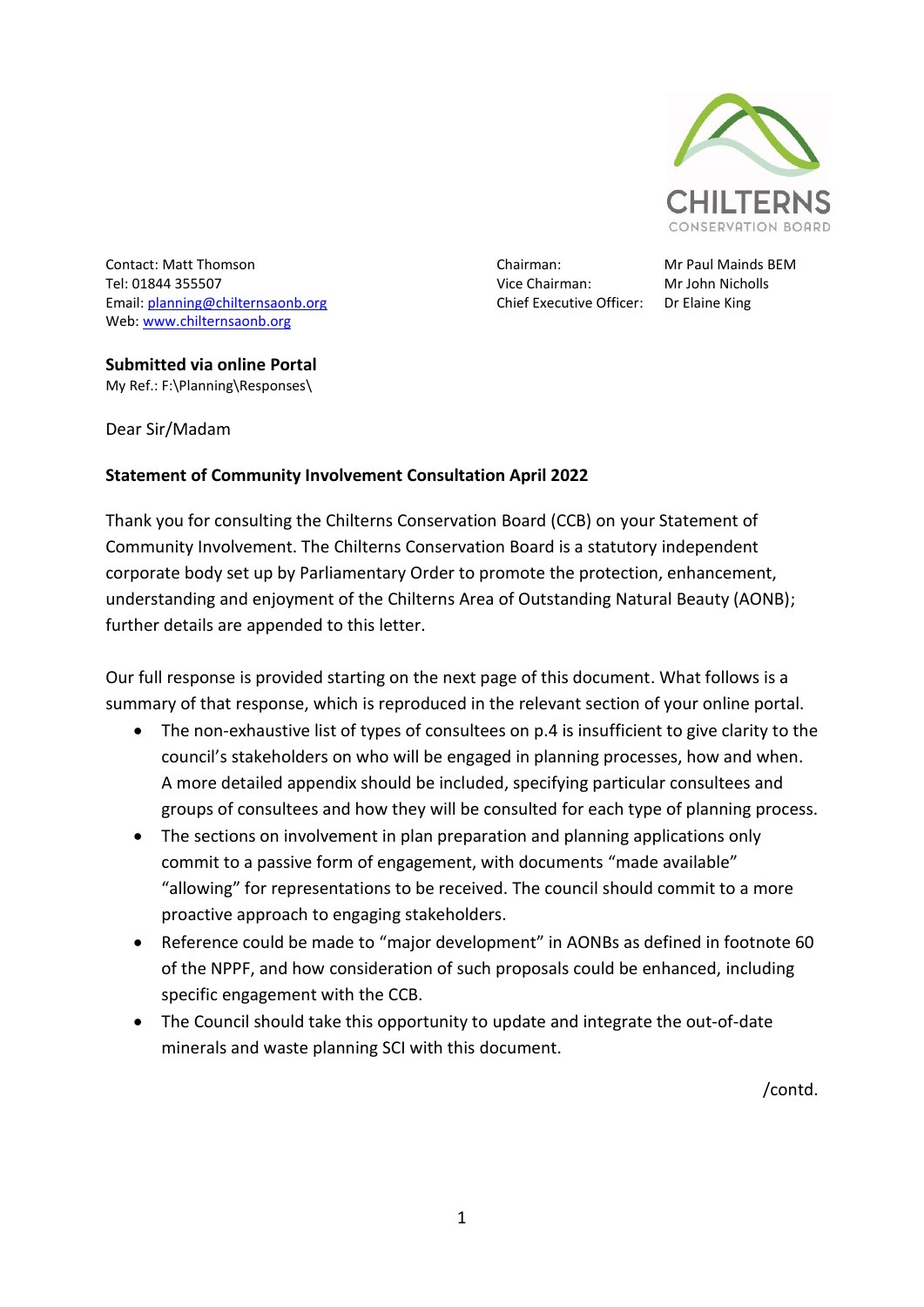I trust that this is in order, and look forward to engaging further on planning matters going forwards. Please do not hesitate to contact me if I can be of further assistance.

Yours faithfully,

Wath 

Dr Matt Thomson MRTPI AoU Planner, Chilterns Conservation Board

cc. Cllr Paul Duckett, CBC representative on the CCB.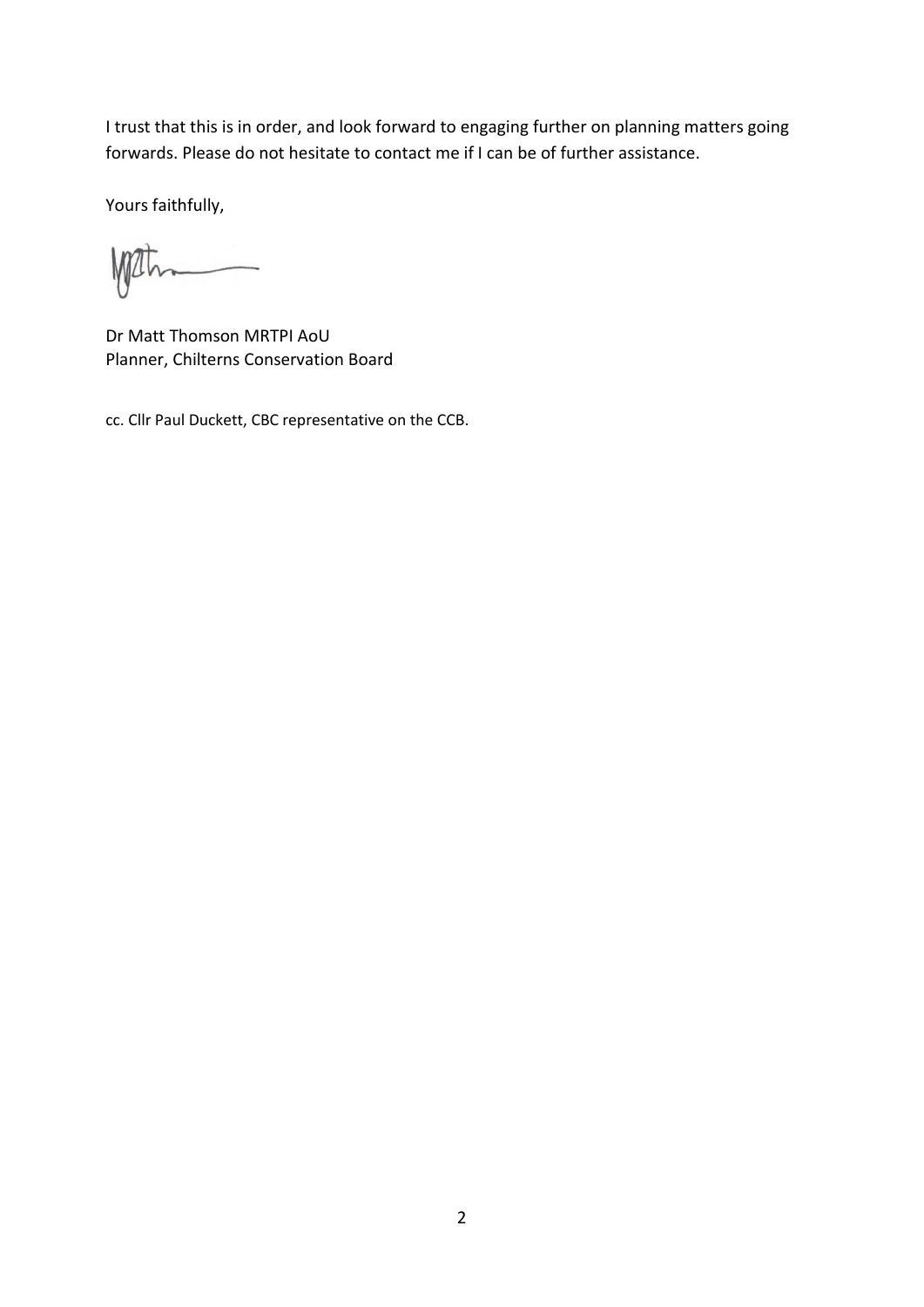# CBC Statement of Community Involvement consultation – CCB response

## CCB's role in the planning process

The Chilterns Conservation Board is a statutory body set up, in short, to promote the conservation, enhancement, understanding and enjoyment of the Chilterns AONB. Part of our role can be summarised as advising decision-makers on how they can ensure that their decisions meet their legal duty under section 85 of the Countryside and Rights of Way Act 2000 to "have regard to the purpose of conserving and enhancing the natural beauty of the area", and with particular regard to planning, to ensure that planning decisions demonstrate they have met this duty in the context of national planning policy, especially that set out in NPPF paras 11 (taking account of footnote 7) and 174-177. This is intended to be a constructive role, ensuring that planning decisions result in the conservation and enhancement of an area that is held to be an asset for the economic, social and environmental well-being of the district, its residents, businesses and visitors.

### General comment

We are in a period of change. The Levelling-Up and Regeneration Bill is currently going through Parliament and may result in significant changes to the nature of planning in England, including major changes to the ways in which local plans are prepared, and the relationship between local and national planning policies. It is not entirely clear whether SCIs will even be a part of the planning system by the end of it all. We hope that the principles of the draft SCI, informed by comments made in response to this consultation, will nonetheless inform how CBC engages with its stakeholders on planning matters.

Changes are also afoot with protected landscapes such as the Chilterns AONB. Earlier this year, the government published its [response](https://www.gov.uk/government/news/ambitious-proposals-to-strengthen-our-protected-landscapes-announced) to the [Landscapes Review](https://www.gov.uk/government/publications/designated-landscapes-national-parks-and-aonbs-2018-review) (the "Glover Review"), which itself had been published in 2019. The outcomes of this activity with regard to planning have not yet been fed through into the Levelling-Up etc Bill, but could include, for example, making AONB Conservation Boards statutory consultees in the planning system, and/or giving AONB Management Plans more weight in planning decisions. Through the SCI, the Council may need to keep an eye on such changes, and our response advocates giving a higher priority to the AONB and the views of the CCB in accordance with existing legislation, policy and practice, and not just with a view to any further future reforms.

In addition, while the Landscapes Review had recommended that the Chilterns AONB should be redesignated as a National Park (which would have resulted in a new Authority being created to take on planning functions in the protected area), that option has now been deferred indefinitely, in favour of two proposals – both [announced](https://www.chilternsaonb.org/chilterns-aonb-boundary-review.html) in June 2021:

- 1. To explore new management and governance arrangements for the Chilterns AONB, which might change the relationship between the CCB and its stakeholders, including local authorities. It is not yet clear exactly what this will mean, but it is important that the new arrangements are co-created with those stakeholders, and result in better outcomes for the protected landscape.
- 2. To assess the potential for new areas of land to be designated as part of the Chilterns AONB – this could result in more land within Central Bedfordshire benefitting from the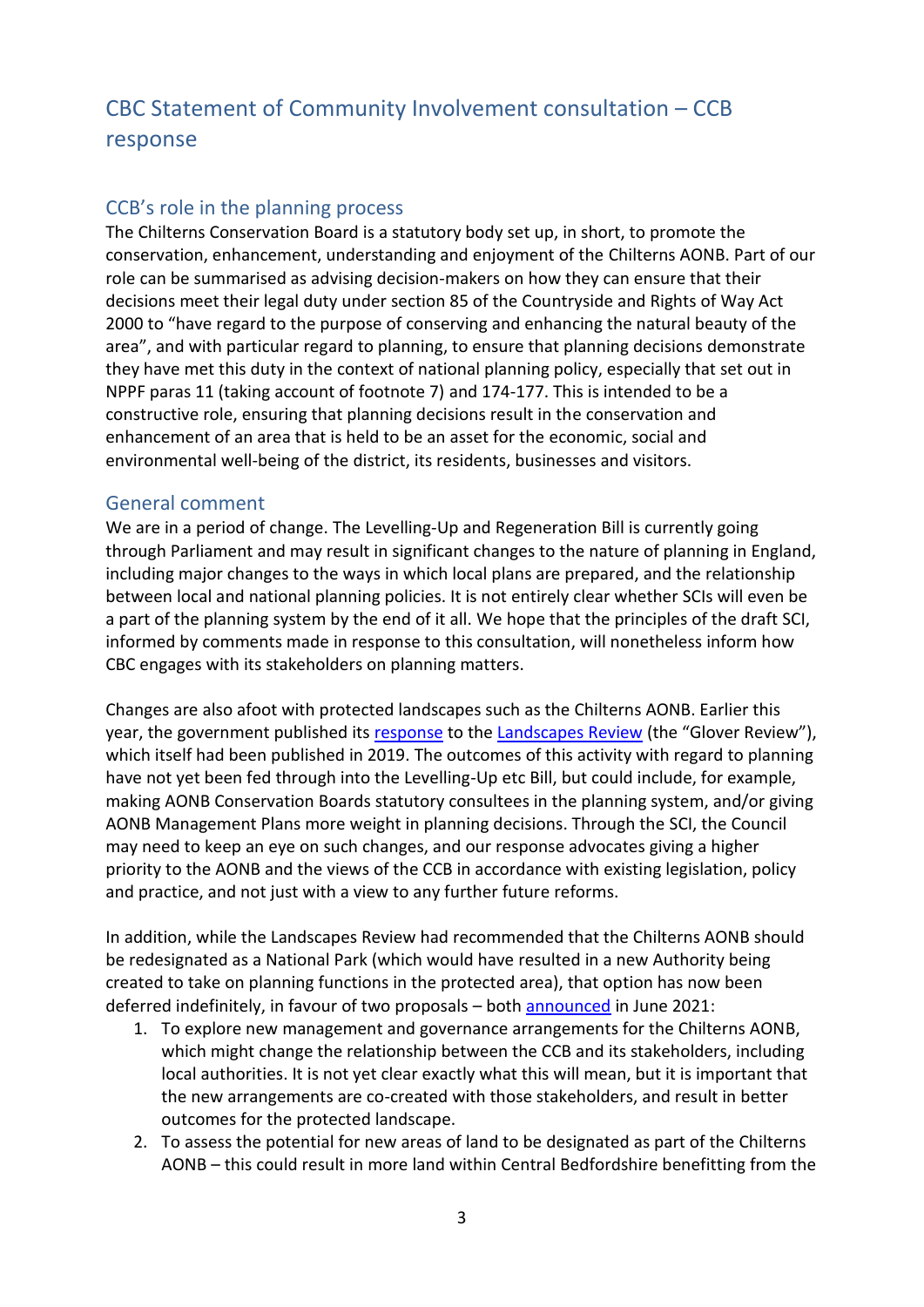designation. Natural England are about to launch this project, which they will be running – the CCB is unable to provide further details at this stage.

CCB is keen to work constructively with CBC on all of the above, and our engagement through the planning process will be key to this.

## Specific comments

## Who will be involved and how?

We recognise that the list of potential consultees on p.4 is explicitly described as not being definitive. However, a problem with presenting a non-exhaustive list of potential consultees as the current draft SCI has done is that it gives no clear indication to the SCI's readers of what types of planning activity they might expect different stakeholders to be actively engaged with.

This is not just about informing people of how they can engage with planning decisions, but also reassuring them about which other stakeholders are involved in the process.

We would recommend including in the SCI, perhaps as an appendix, a comprehensive list of both generic groupings of and specific consultees (as has been included in the minerals and waste SCI), indicating which of these are regarded as statutory consultees under each regime, with commitments made with regard to when those stakeholders will be consulted directly. The SCI does not need to over-commit on this, but might choose to specify which nonstatutory consultees, such as the Chilterns Conservation Board, might be pro-actively engaged with beyond the bare minimum required by stature. Without this level of detail, the SCI fails adequately to answer the question it poses of "Who will be involved and how?"

Specifically, it is not clear where in the list the Chilterns Conservation Board might fit in to the current inexhaustive list. We suggest amending the 'Government' bullet point to read "Government and other statutory organisations" and request adding "Chilterns Conservation Board" to the list given in brackets.

The list on p.4 also conspicuously omits any commercial interests, other than those involved in housebuilding, and we would also strongly recommend the inclusion of farmers (not all farmers are landowners), given the rural nature of much of the district.

#### Involvement in Plan Preparation

This section (pp. 9-15) does give a useful plain English summary of the stages in the preparation of the various forms of plans, and supporting materials such as SEA and Brownfield Registers. (Should there be a mention of self-build registers?) However, it again fails to give clarity over which stakeholders will be directly engaged, when or how.

Throughout the section there are references to various engagement activities being undertaken "where appropriate" – surely the SCI is the place in which to set out the criteria by which it is determined whether those activities are appropriate or not?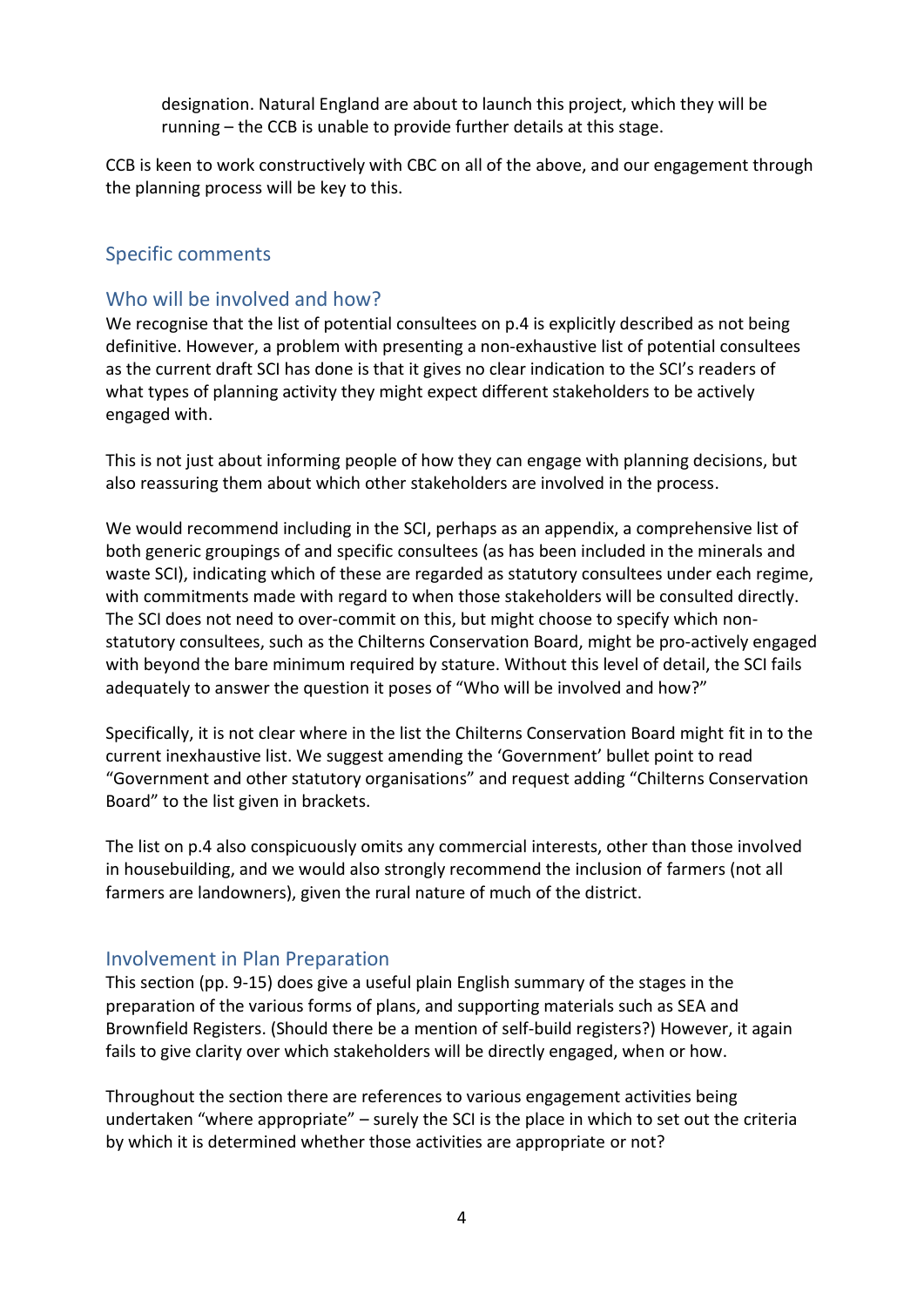There is no commitment to engaging any stakeholders in the early stages of plan preparation, and the Council appears to be committing itself only to passive engagement even at the statutory consultation stages.

For example, with regard to local plan preparation:

- The research and issues phase is presented as a technical exercise undertaken by officers, but which "may" include "the views of stakeholders". There is no commitment to directly engage with even key stakeholders.
- At this stage, and even at the formal regulated consultation stages, plans are "published" or "made available", "allowing written representations to be submitted". There is no hint of seeking or even encouraging input from stakeholders, and actively reflecting their needs or interests in the plan. Various engagement methods "may be used", but there is no commitment here to seeking the input of specific stakeholders through those methods.

# Involvement in Planning Applications

The same passive approach is taken with the treatment of the processing of planning applications. Again, the draft SCI sets out the issues and the process with clarity and precision (but see note on 'major applications' below). There is no discussion of the role of statutory consultees and how they will be directly notified of applications, or whether other consultees can ask to be directly notified, and if so how. As with the previous section, commitments are made to undertake activities "where appropriate" or "under certain circumstances" – again the SCI is surely the place in which to provide stakeholders with clarity over when these actions will or will not be taken.

#### **"Major Applications"**

The section on pp.20-21 sets out how the Council intends to respond to those applications that have been determined to constitute a proposal for "major development" with reference, presumably, to the Development Management Procedure Order. The SCI would be improved by making reference to the fact that the NPPF additionally provides scope for other development to be described as "major development" if it is within an AONB. Footnote 60 of the NPPF states that "whether a proposal [in an AONB] is 'major development' is a matter for the decision maker, taking into account its nature, scale and setting, and whether it could have a significant adverse impact on the purposes for which the area has been designated or defined". The purpose of this aspect of the NPPF policy (in para 177) is to trigger the "exceptional circumstances" test under that policy, but it could equally be argued that a major development under this definition in the Chilterns AONB should trigger a similar additional attention to detail in engagement as is outlined for other major developments outside the AONB. It might also merit a commitment in the SCI to engage directly with the Chilterns Conservation Board, including on the question of whether a proposal is "major" in this context or not.

The [Chilterns AONB Management Plan 2019-2024](https://www.chilternsaonb.org/conservation-board/management-plan.html) (Development section, p.72) sets out the types of proposals that the CCB considers it should be directly notified of. This has been established through a protocol, apparently agreed with all of the Chilterns AONB's host authorities, and we would like to take the opportunity of the Council reviewing its SCI to seek to refresh that commitment.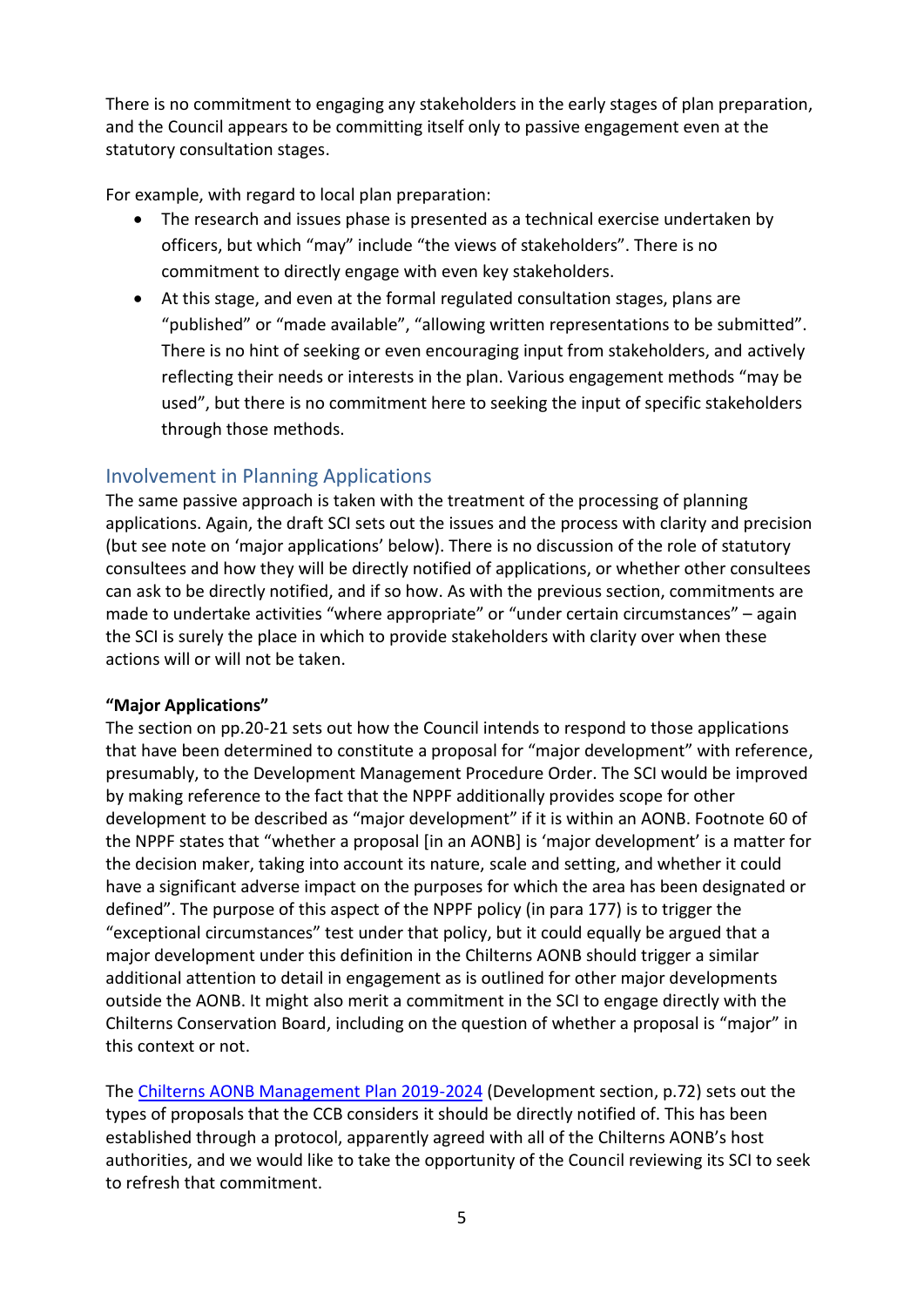### Minerals and Waste

The draft SCI refers to the "separate" SCI dealing with minerals and waste development. It is a missed opportunity not to make the effort to merge the two SCIs into one document – or at least to integrate them in some way. The current draft SCI already deals with a range of different planning regimes and types of consultation (local plans, neighbourhood plans, planning applications, etc.), the processes for which have much in common with minerals and waste planning. Furthermore, the minerals and waste SCI, adopted in 2006, is terribly out of date, and contains a number of links and contact details that no longer exist (it was published by Bedfordshire County Council and refers to legislation and planning policy that have both long since been replaced). Note that the minerals and waste SCI does make specific mention of consulting with the Chilterns Conservation Board.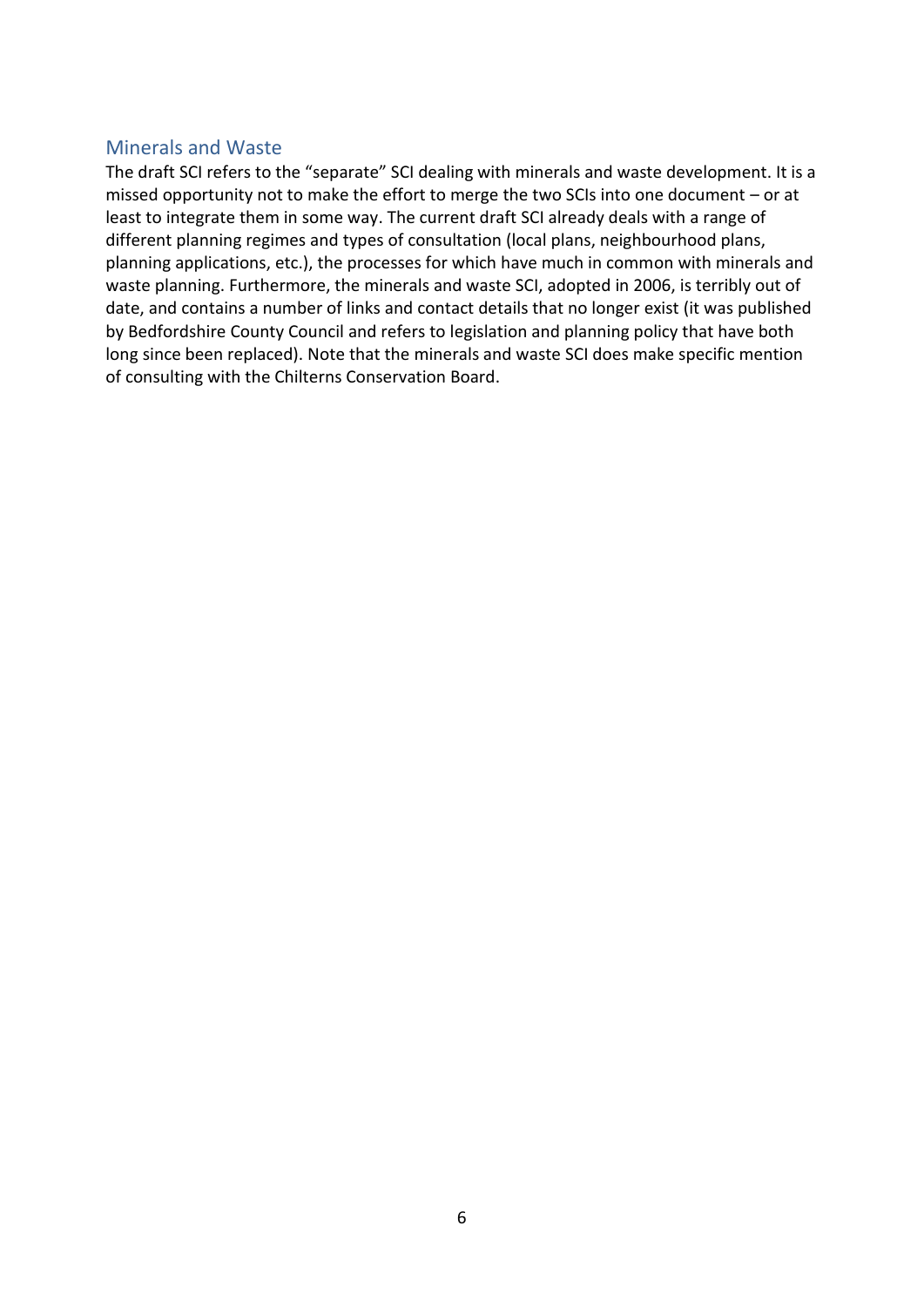**Appendix 1: About Us**



#### **The Chilterns Area of Outstanding Natural Beauty**

The Chilterns AONB was designated in 1965 for the natural beauty of its landscape and its natural and cultural heritage. In particular, it was designated to protect its special qualities which include the steep chalk escarpment with areas of flower-rich downland, woodlands, commons, tranquil valleys, the network of ancient routes, villages with their brick and flint houses, chalk streams and a rich historic environment of hillforts and chalk figures.

#### **Chilterns Conservation Board**

The Chilterns Conservation Board is a statutory independent corporate body set up by Parliamentary Order in 2004 under the provisions of Section 86 of the Countryside and Rights of Way (CRoW) Act 2000.

The Board has two statutory purposes under section 87 of the CRoW Act:

- a) To conserve and enhance the natural beauty of the AONB; and
- b) To increase the understanding and enjoyment by the public of the special qualities of the AONB.

In fulfilling these roles, if it appears that there is a conflict between those purposes, Conservation Boards are to attach greater weight to (a). The Board also has a duty to seek to foster the economic and social well-being of local communities within the AONB.

Like all public bodies, including ministers of the Crown, local authorities and parish councils, the Chilterns Conservation Board is subject to Section 85 of the CRoW Act which states under "General duty of public bodies etc"

"(1) In exercising or performing any functions in relation to, or so as to affect, land in an area of outstanding natural beauty, a relevant authority shall have regard to the purpose of conserving and enhancing the natural beauty of the area of outstanding natural beauty."

#### **List of Organisations providing Nominees to the Chilterns AONB Conservation Board**

The Chilterns Conservation Board has 27 board members, all drawn from local communities; these are elected by:

- Hertfordshire and Oxfordshire County Councils
- Buckinghamshire, Central Bedfordshire and Luton Borough Councils (unitary authorities)
- Dacorum Borough and North Hertfordshire, South Oxfordshire and Three Rivers District Councils
- The Central Bedfordshire, Buckinghamshire, Hertfordshire and Oxfordshire Parish Councils (6 elected in total), and